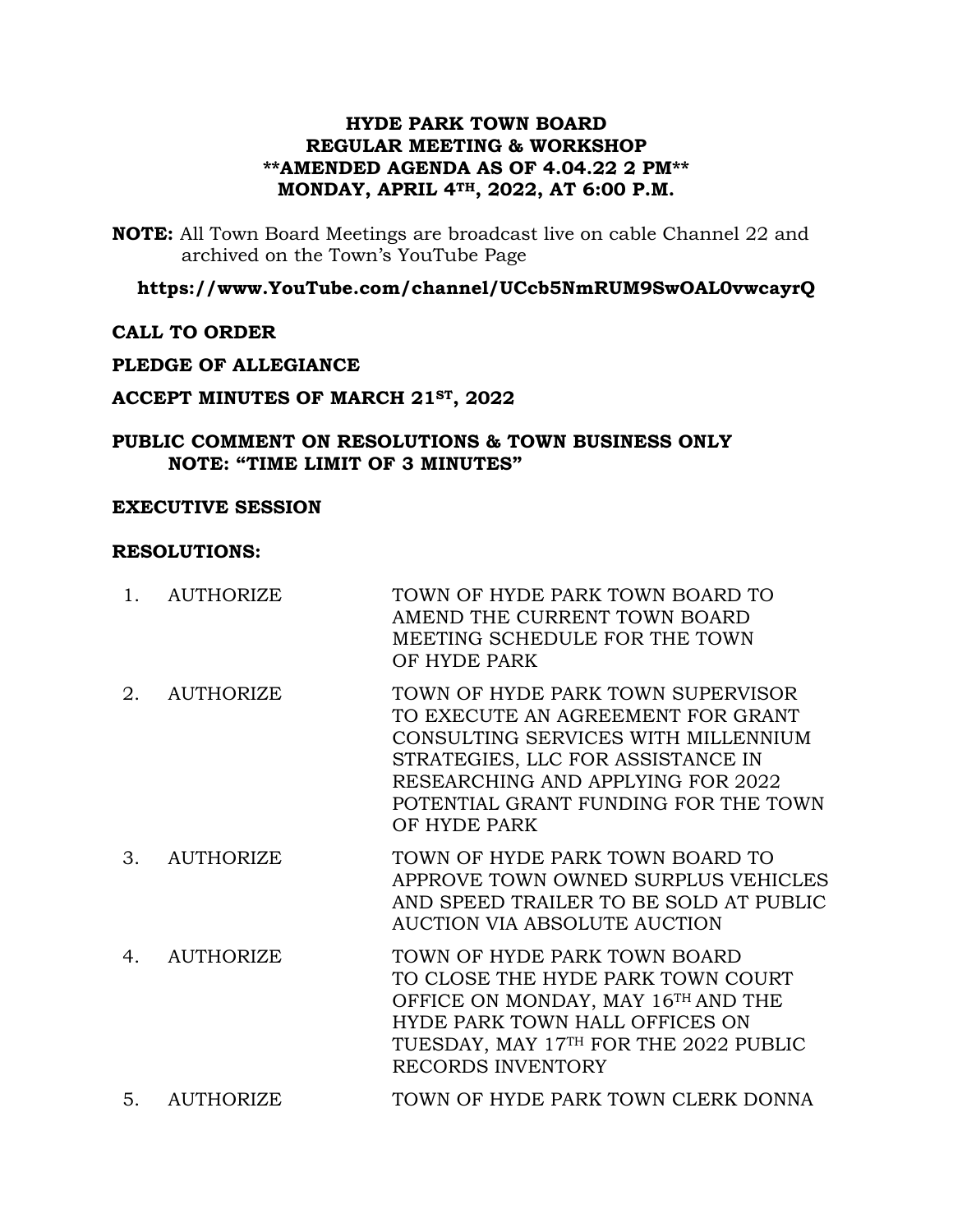MCGROGAN TO ATTEND THE 2022 NEW YORK STATE TOWN CLERKS ASSOCIATION ANNUAL CONFERENCE APRIL 24TH – 27TH, ALBANY, NY

- 6. AUTHORIZE TOWN OF HYDE PARK TOWN SUPERVISOR TO EXECUTE THE SUPPLEMENTAL SCOPE OF SERVICES FOR CONSTRUCTION INSPECTION SERVICES FOR THE ROUTE 9 PEDESTRIAN IMPROVEMENT PROJECT - PARK PLAZA TO THE HYDE PARK FIREHOUSE
- 7. AUTHORIZE TOWN OF HYDE PARK TOWN BOARD TO APPOINT PAMELA J. LUCIA AS JUSTICE CLERK FOR THE TOWN OF HYDE PARK JUSTICE COURT
- 8. AUTHORIZE TOWN OF HYDE PARK TOWN BOARD TO ACKNOWLEDGE THE RESIGNATION OF PART TIME POLICE ASSISTANT REBECCA GREEN AND APPOINT HER AS A FULL TIME POLICE ASSISTANT FOR THE TOWN OF HYDE PARK POLICE DEPARTMENT
- 9. AUTHORIZE TOWN OF HYDE PARK TOWN BOARD TO APPOINT STEVEN LEUNG AND JONAH TOWNE AS PART TIME POLICE OFFICERS FOR THE TOWN OF HYDE PARK POLICE DEPARTMENT
- 10. AUTHORIZE TOWN OF HYDE PARK TOWN BOARD TO CREATE THE POSITION OF SENIOR CLERK FOR THE UNION CEMETERY OFFICE AND APPOINT SUZANNE TALBOT TO SAID POSITION
- 11. AUTHORIZE TOWN OF HYDE PARK TOWN BOARD TO APPROVE CAROLINE MILLER CONFIDENTIAL SECRETARY TO THE TOWN SUPERVISOR TO CARRY OVER ACCRUED VACATION TIME

12. AUTHORIZE TOWN OF HYDE PARK TOWN BOARD TO APPROVE THE APPLICATION SUBMISSION OF THE 2022 DUTCHESS COUNTY SHARED SERVICES MUNICIPAL INVESTMENT GRANT (MIG) FOR A K-9 UNIT FOR THE TOWN OF HYDE PARK POLICE DEPARTMENT 13. AUTHORIZE TOWN OF HYDE PARK TOWN BOARD TO DEDICATE THE TOWN OF HYDE PARK TOWN HALL CAPITAL PROJECT IN MEMORY OF JOHN WATSON GOLDEN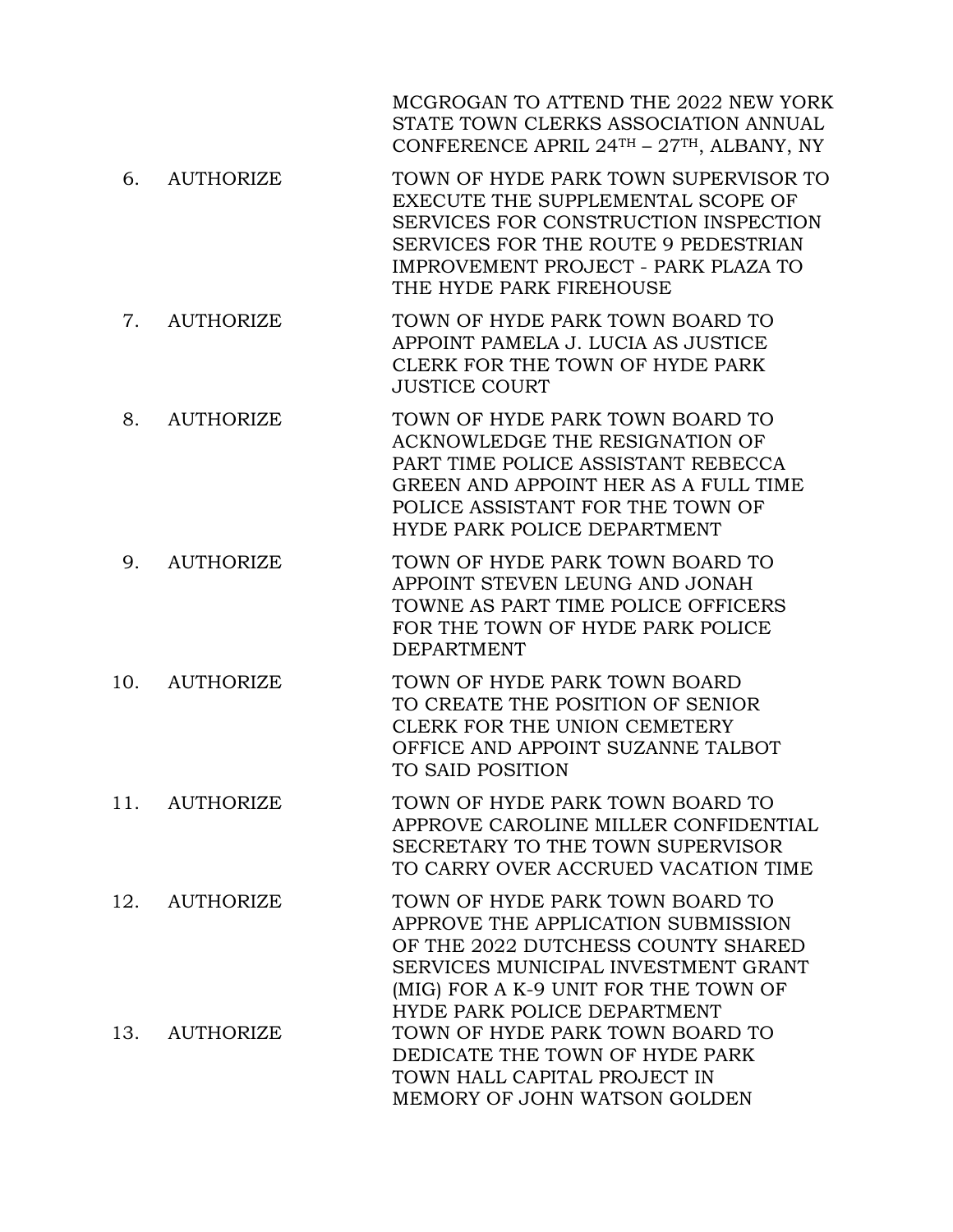**NEW AND OLD BUSINESS ADJOURN \*A MOTION MAY BE MADE TO ENTER EXECUTIVE SESSION AGENDA SUBJECT TO CHANGE**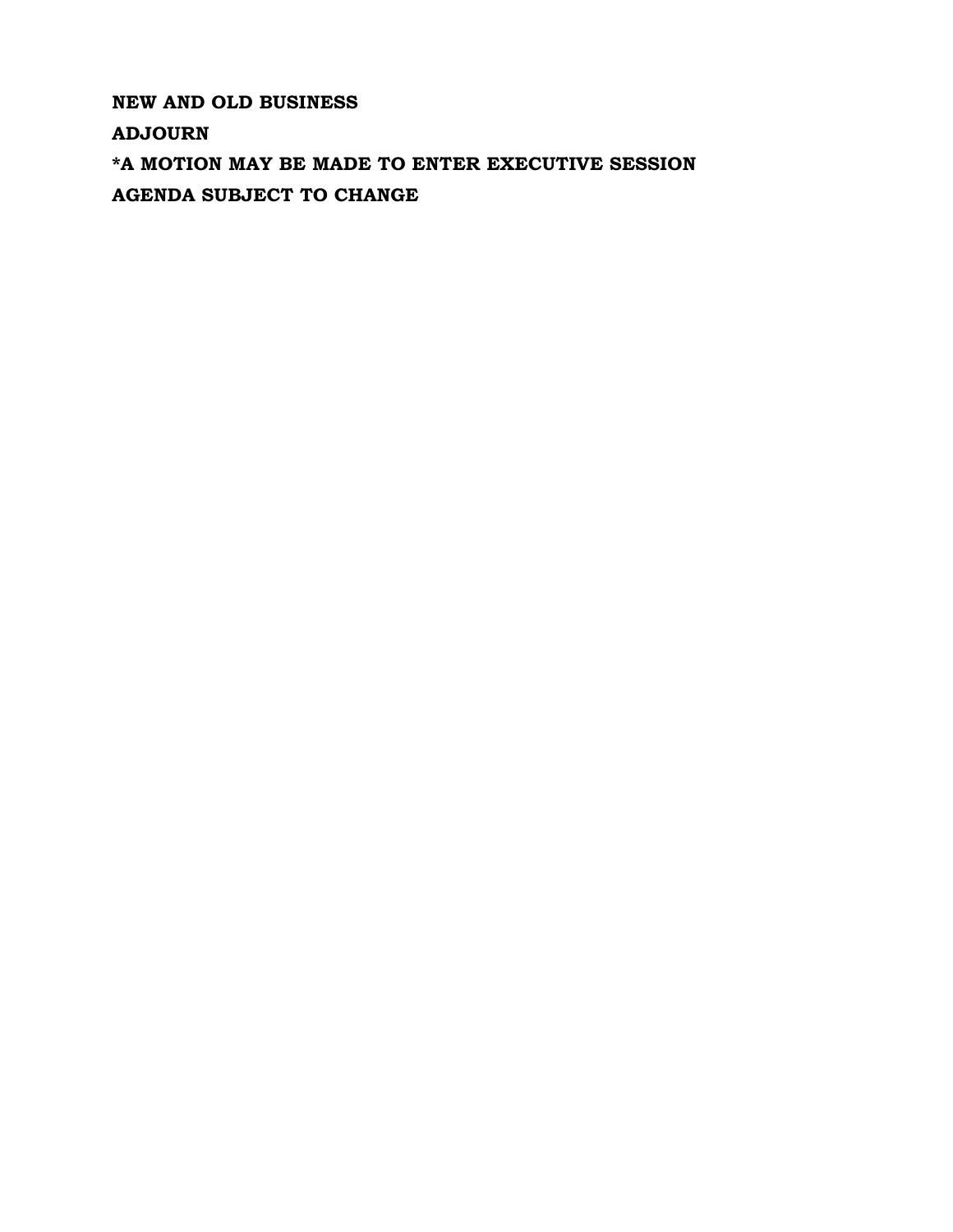## **RESOLUTION 4:4 - 1 OF 2022**

## **RESOLUTION AUTHORIZING THE TOWN OF HYDE PARK TOWN BOARD TO AMEND THE CURRENT 2022 TOWN BOARD MEETING SCHEDULE FOR THE TOWN OF HYDE PARK**

**WHEREAS**, the Town of Hyde Park Town Board set their bi-annual Town Board Meeting Schedule by Resolution 1:3 – 1 of 2022; and

**WHEREAS**, due to scheduling conflicts, the Town Board has the need to amend this schedule.

**NOW, THEREFORE, BE IT RESOLVED**, that the Town of Hyde Park Town Board does hereby amend the current Town Board Meeting Schedule as listed below; and

| WAS                  | WILL BE              |
|----------------------|----------------------|
| May $2nd$            | May 9th              |
| May $16th$           | May $23^{\text{rd}}$ |
| June 6 <sup>th</sup> | June 13th            |

**BE IT FURTHER RESOLVED**, that the Town Board reserves the right to cancel any meeting in any month or schedule a special meeting of the Board and any such cancellation and such scheduling shall be advertised by posting the announcement on the front and rear door entrances of Town Hall, and on the Town Notice Board in the main meeting room of Town Hall, with posting to the Town's official website and notification in the Town's official newspaper.

#### **MOTION: SECOND:**

| Councilwoman Noakes    |  |
|------------------------|--|
| Councilwoman Ruggiero  |  |
| Councilman Lombardi    |  |
| Councilman Prusakowski |  |
| Supervisor Torreggiani |  |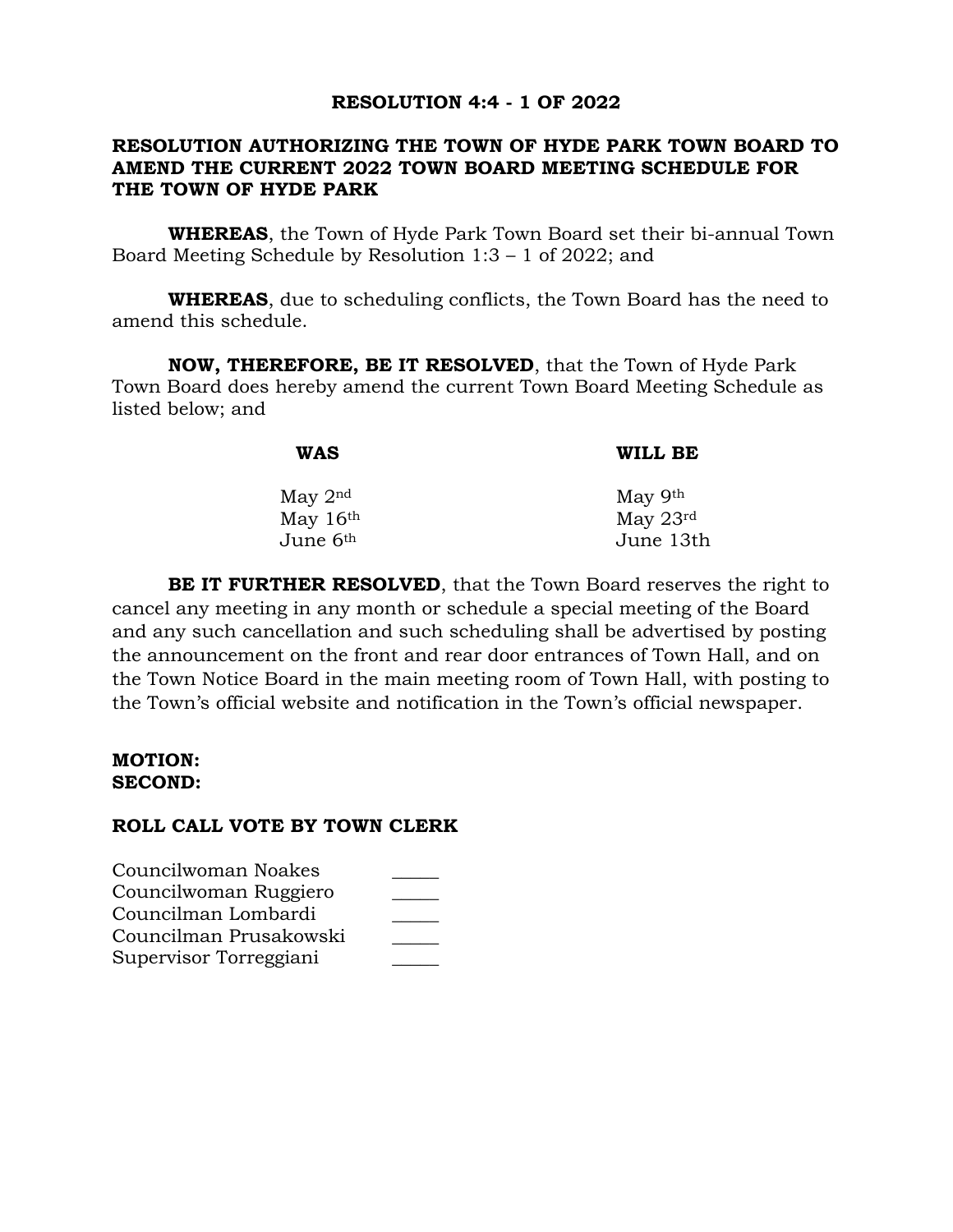# **RESOLUTION 4:4 – 2 OF 2022**

# **RESOLUTION AUTHORIZING THE TOWN OF HYDE PARK TOWN SUPERVISOR TO EXECUTE AN AGREEMENT FOR GRANT CONSULTING SERVICES WITH MILLENNIUM STRATEGIES, LLC FOR ASSISTANCE IN RESEARCHING AND APPLYING FOR 2022 POTENTIAL GRANT FUNDING FOR THE TOWN OF HYDE PARK**

**WHEREAS**, the Town of Hyde Park currently has several active Town projects as well as future projects they would like to be able to pursue by applying for potential grant funding; and

**WHEREAS**, Millennium Strategies, LLC has submitted a proposal to provide grant consulting services in the amount of \$3,000.00 per month for a period of 12 months to assist the Town of Hyde Park in researching and applying for potential 2022 grant funding; and

**WHEREAS**, if the Town no longer requires the services of Millennium Strategies, LLC, said agreement may be terminated by either party with or without cause upon a 30-day written notice via certified mail; and

**WHEREAS**, as per the Town's Procurement Policy said services fall under the exception for professional services overriding the requirement for the Town to obtain two additional proposals; and

**WHEREAS**, the Town Supervisor and Town Comptroller find it in the best interests of the Town to accept the agreement from Millennium Strategies, LLC for grant consulting services to the Town.

**NOW THEREFORE BE IT RESOLVED**, that the Town of Hyde Park Town Board does hereby authorize the Town Supervisor to execute an agreement with Millennium Strategies, LLC for grant consulting services for a fee not to exceed \$3,000.00 per month for a period of twelve months; and

**BE IT FURTHER RESOLVED**, that in the event the Town is no longer in need of the grant writing services of Millennium Strategies, LLC said agreement may be terminated with or without cause upon a 30-day written notice via certified mail by the Town to Millennium Strategies, LLC.

### **MOTION: SECOND:**

| Councilwoman Noakes    |  |
|------------------------|--|
| Councilwoman Ruggiero  |  |
| Councilman Lombardi    |  |
| Councilman Prusakowski |  |
| Supervisor Torreggiani |  |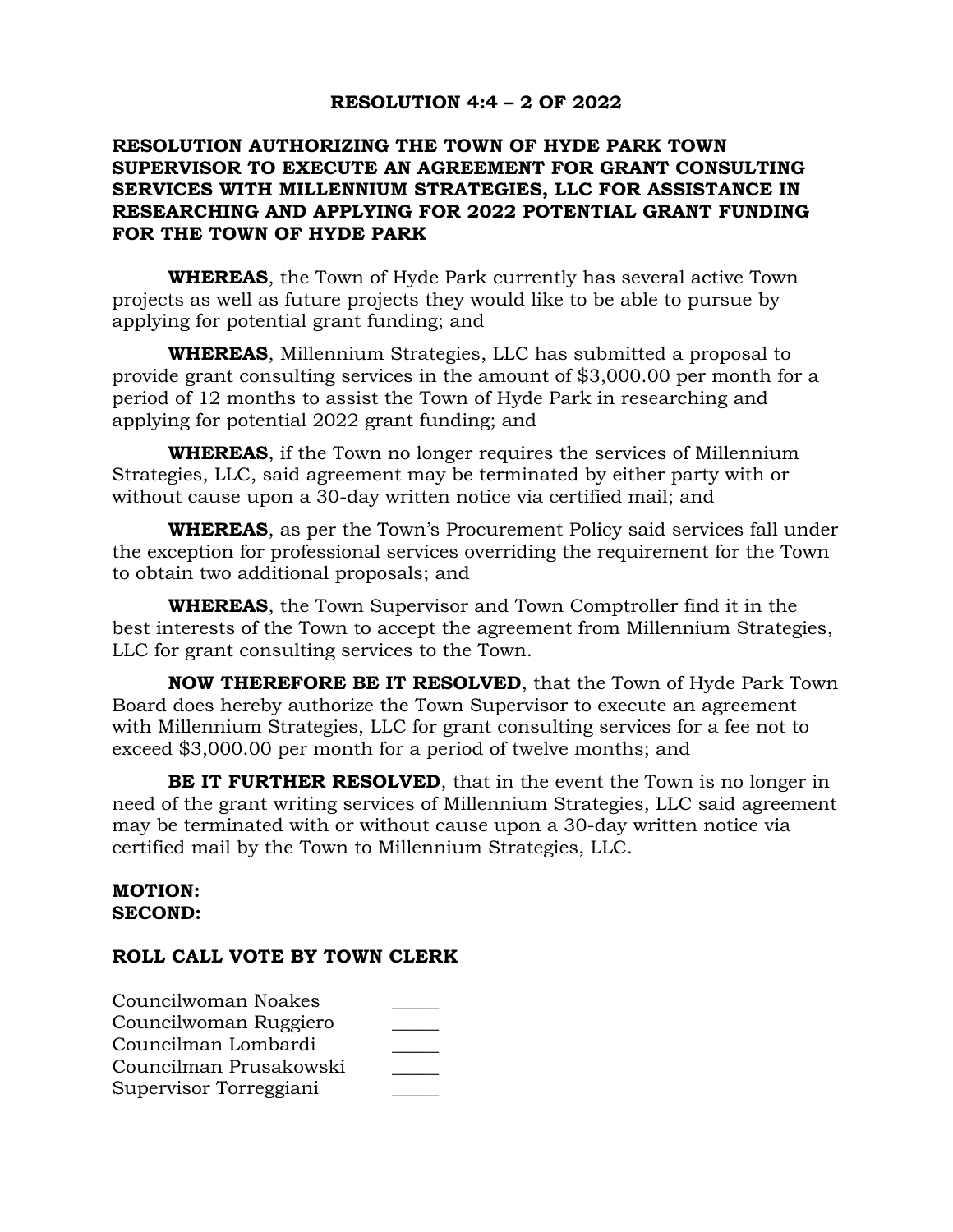## **RESOLUTION 4:4 – 3 OF 2022**

# **RESOLUTION AUTHORIZING THE TOWN OF HYDE PARK TOWN BOARD TO APPROVE TOWN OWNED SURPLUS VEHICLES AND SPEED TRAILER TO BE SOLD AT PUBLIC AUCTION VIA ABSOLUTE AUCTION**

**WHEREAS**, the Town of Hyde Park is in possession of a 2005 four-door silver Jeep Liberty SUV, VIN #1J4GL48K15W638744, and a 2005 four-door silver Ford Taurus SE Sedan, VIN #1FAFP53U75A288964 as well as the Town of Hyde Park Police Department's 2008 RU2 Fast 6000 Speed Trailer, all of which are no longer needed for Town & Police use and are either worn, obsolete, or non-functional; and

**WHEREAS**, the Town Comptroller and Police Chief are requesting approval from the Town Board to sell these vehicles and speed trailer by public auction via Absolute Auction.

**NOW, THEREFORE, BE IT RESOLVED**, that the Town of Hyde Park Town Board does hereby determine that the above noted vehicles and speed trailer have no further use to the Town and are either surplus property, obsolete, or non-functional; and

**BE IT FURTHER RESOLVED**, that the Town of Hyde Park Town Board does hereby direct the Town Comptroller and Police Chief to auction said vehicles and speed trailer at a public auction held by Absolute Auctions; and

**BE IT FURTHER RESOLVED**, that said surplus items shall be sold in **AS IS CONDITION** without any warranty as to condition; and

**BE IT FURTHER RESOLVED**, that the proceeds from the sale of the vehicle shall be first used to pay any debt service that is outstanding for said vehicles and speed trailer, if any, and any balance that remains shall be paid back into the Town and Police Department's budget fund.

#### **MOTION: SECOND:**

| Councilwoman Noakes    |  |
|------------------------|--|
| Councilwoman Ruggiero  |  |
| Councilman Lombardi    |  |
| Councilman Prusakowski |  |
| Supervisor Torreggiani |  |
|                        |  |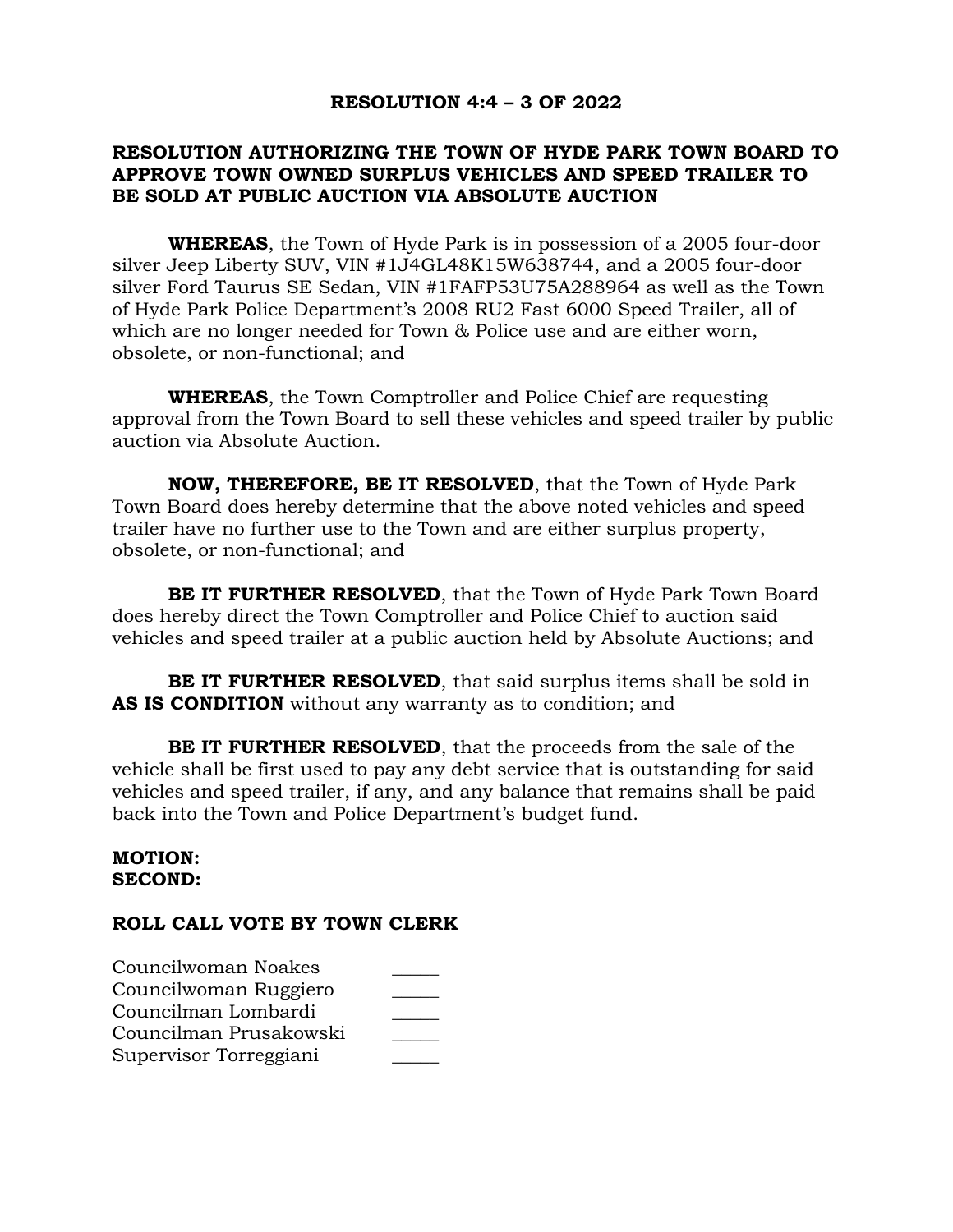## **RESOLUTION 4:4 – 4 OF 2022**

# **RESOLUTION AUTHORIZING THE TOWN OF HYDE PARK TOWN BOARD TO CLOSE THE HYDE PARK TOWN COURT OFFICE ON MONDAY, MAY 16TH AND THE HYDE PARK TOWN HALL OFFICES ON TUESDAY, MAY 17TH FOR THE 2022 PUBLIC RECORDS INVENTORY**

**WHEREAS**, records are a basic tool of government administration that provide information for planning and decision making, form the foundation for government accountability, and are often subject to specific legal requirements; and

**WHEREAS**, records are essential for effective and efficient administration, but if poorly managed they can become a liability, hampering operations, draining resources, and management programs; and

**WHEREAS**, in order to get the most out of its records and limit the costs and risks that can come with poorly managed records, an important step is to create an effective records management program by conducting record inventory; and

**WHEREAS**, it is necessary to close certain offices to the public to properly conduct said records inventory.

**NOW, THEREFORE, BE IT RESOLVED**, that the Town of Hyde Park Town Board does hereby direct the closing of the Hyde Park Town Court Office on Monday, May 16th and the Hyde Park Town Hall offices on Tuesday, May 17th, to allow for the Town to conduct their Public Records Inventory for 2022; and

**BE IT FURTHER RESOLVED**, that the Town of Hyde Park Police Department does not close but remains open for normal business hours.

#### **MOTION: SECOND:**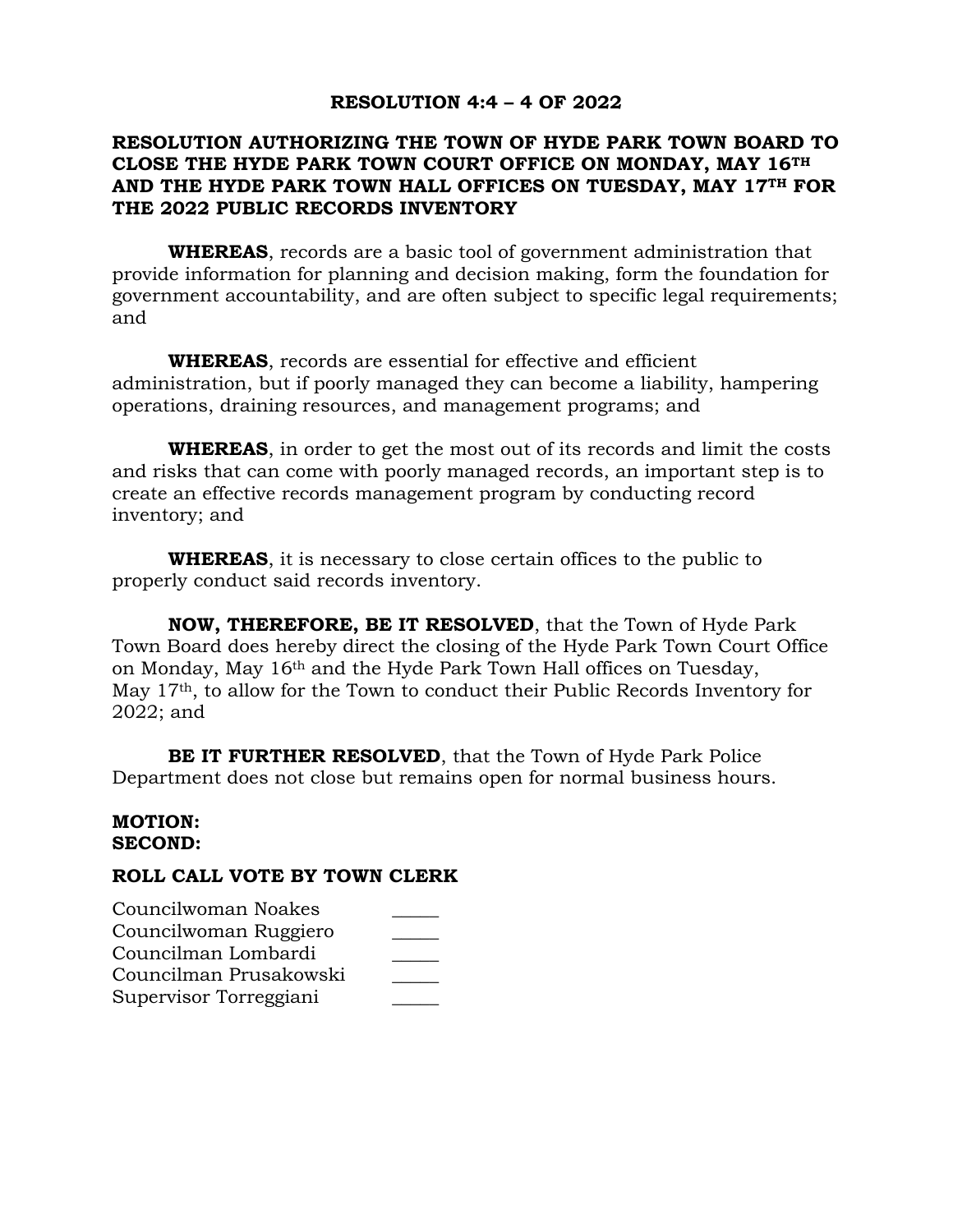### **RESOLUTION 4:4 – 5 OF 2022**

# **RESOLUTION AUTHORIZING THE TOWN OF HYDE PARK TOWN CLERK DONNA MCGROGAN TO ATTEND THE 2022 NEW YORK STATE TOWN CLERKS ASSOCIATION ANNUAL CONFERENCE APRIL 24th - 27TH, 2022 IN ALBANY, NY**

**WHEREAS**, Town of Hyde Park Town Clerk Donna McGrogan, would like to attend the 2022 New York State Town Clerks Association Annual Conference April  $24$ <sup>TH</sup> -  $27$ <sup>th</sup>,  $2022$  in Albany, NY; and

**WHEREAS**, the Town Board deems it appropriate and beneficial for Town Clerk Donna McGrogan to attend this conference where training sessions and lectures will be provided to enhance the skills of the Town Clerks office in performing their duties for the Town of Hyde Park; and

**WHEREAS**, the registration fee and lodging package associated with this conference is \$842.00 and will be allocated from the Town Clerk's 2022 Training Budget; and

**WHEREAS**, the Town Clerk has prepaid in advance the fees for registration and the lodging package.

**NOW, THEREFORE, BE IT RESOLVED**, that the Town of Hyde Park Town Board does hereby authorize Town Clerk Donna McGrogan to attend the 2022 New York State Town Clerks Association Annual Conference April 24th –  $27<sup>th</sup>$ ; and

**BE IT FURTHER RESOLVED**, that the Town board does also hereby authorize Town Clerk Donna McGrogan to be reimbursed the \$842.00 already paid for the registration fee and lodging package; and

**BE IF FURTHER RESOLVED**, that the Town Board does also hereby authorize reimbursement for any necessary business expenditures deemed appropriate and reasonable.

#### **MOTION: SECOND:**

| Councilwoman Noakes    |  |
|------------------------|--|
| Councilwoman Ruggiero  |  |
| Councilman Lombardi    |  |
| Councilman Prusakowski |  |
| Supervisor Torreggiani |  |
|                        |  |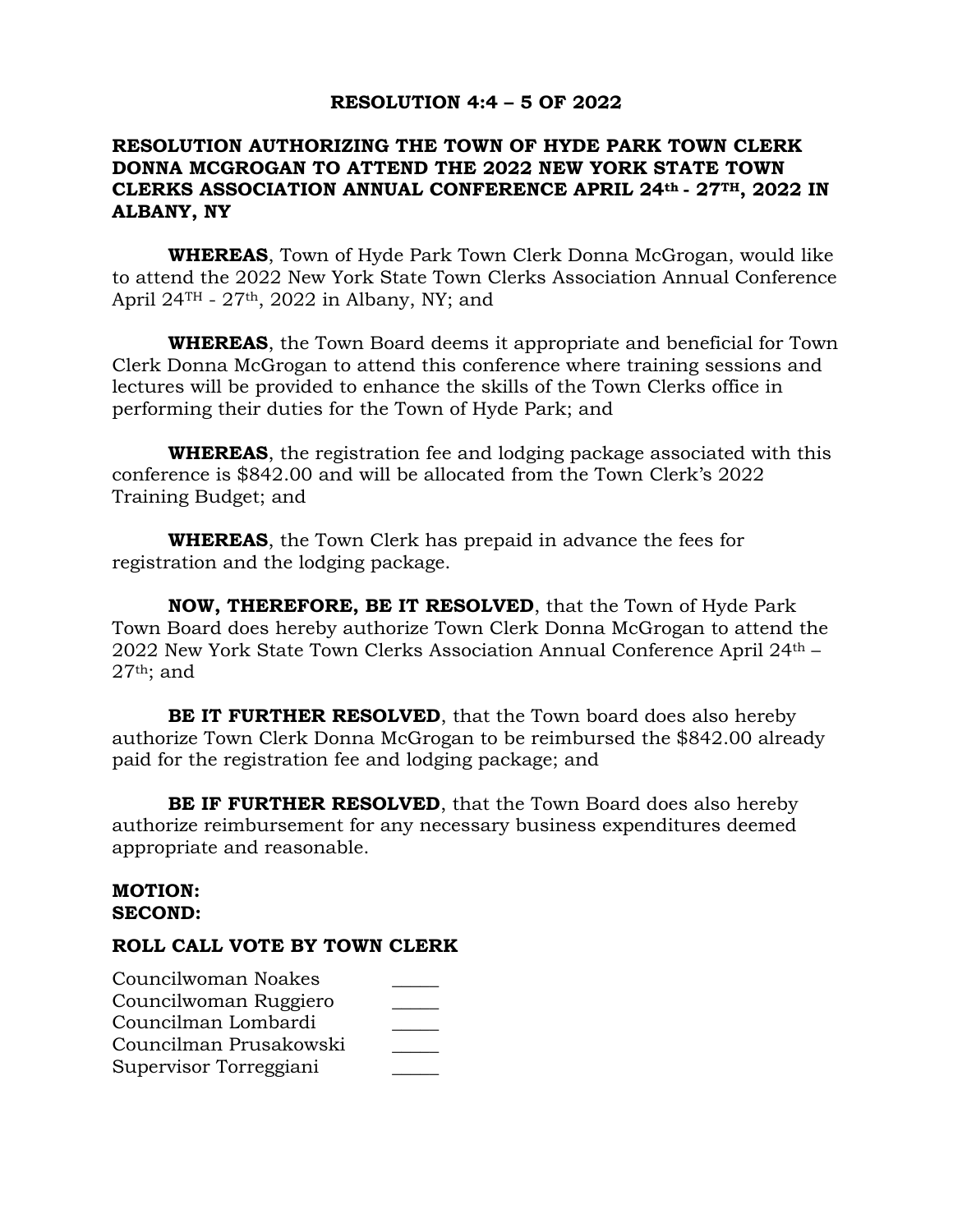### **RESOLUTION 4:4 – 6 OF 2022**

# **RESOLUTION AUTHORIZING THE TOWN OF HYDE PARK TOWN SUPERVISOR TO EXECUTE THE SUPPLEMENTAL SCOPE OF SERVICES FOR CONSTRUCTION INSPECTION SERVICES FOR THE ROUTE 9 PEDESTRIAN IMPROVEMENT PROJECT - PARK PLAZA TO THE HYDE PARK FIREHOUSE**

**WHEREAS,** a Supplemental Scope of Services for the Construction Inspection Services for the Route 9 Pedestrian Improvement Project has been prepared by Greenman-Pedersen, Inc, as consultants for the Town; and

**NOW, THEREFORE, BE IT RESOLVED**, that the Town of Hyde Park Town Supervisor is hereby authorized to approve and sign the Supplemental Scope of Services for Construction Inspection Services for the Route 9 Pedestrian Improvement Project – Park Plaza to the Hyde Park Firehouse.

#### **MOTION: SECOND:**

| Councilwoman Noakes    |  |
|------------------------|--|
| Councilwoman Ruggiero  |  |
| Councilman Lombardi    |  |
| Councilman Prusakowski |  |
| Supervisor Torreggiani |  |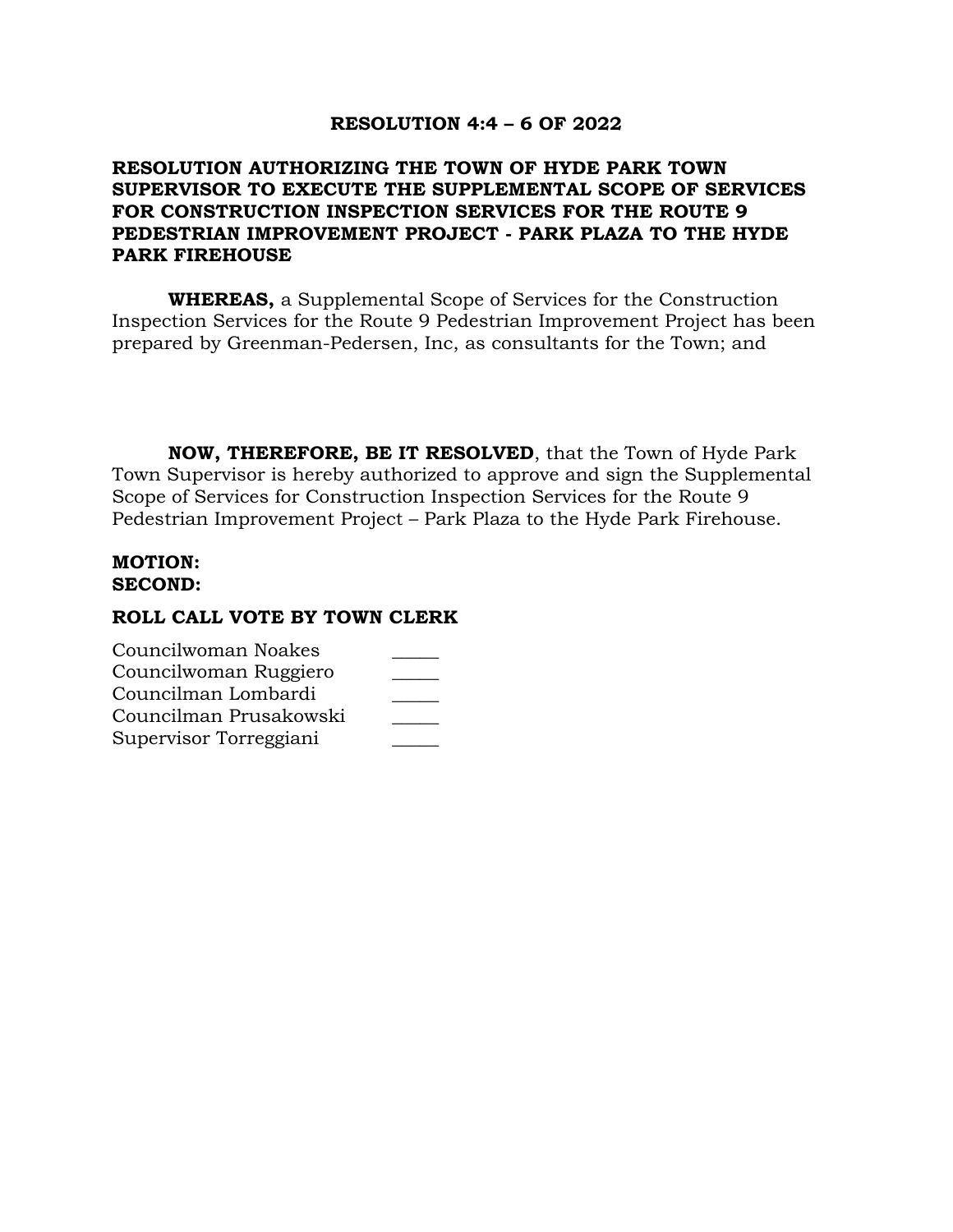# **RESOLUTION 4:4 – 7 OF 2022**

# **RESOLUTION AUTHORIZING THE TOWN OF HYDE PARK TOWN BOARD TO APPOINT PAMELA J. LUCIA AS JUSTICE CLERK FOR THE TOWN OF HYDE PARK JUSTICE COURT**

**WHEREAS**, due to the resignation of Marissa Martino, there exists a vacancy for the position of full-time Justice Clerk for Town of Hyde Park Justice Joseph Petito; and

**WHEREAS**, Justice Petito wishes to have Pamela J. Lucia fill said vacancy effective Tuesday, April 5, 2022.

**NOW THEREFORE BE IT RESOLVED**, that the Town of Hyde Park Town Board does hereby appoint Pamela J. Lucia as full-time Justice Clerk to Justice Joseph Petito effective Tuesday, April 5, 2022; and

**BE IT FURTHER RESOLVED**, that said appointment will be a Grade 4 at an hourly rate of \$20.76 for 37.5 hours per week as part of the CSEA Town Hall Unit and is subject to a probationary period as set forth in the Civil Service Law of the State of New York and shall be subject to all Civil Service Law Rules and Regulations.

#### **MOTION: SECOND:**

| Councilwoman Noakes    |  |
|------------------------|--|
| Councilwoman Ruggiero  |  |
| Councilman Lombardi    |  |
| Councilman Prusakowski |  |
| Supervisor Torreggiani |  |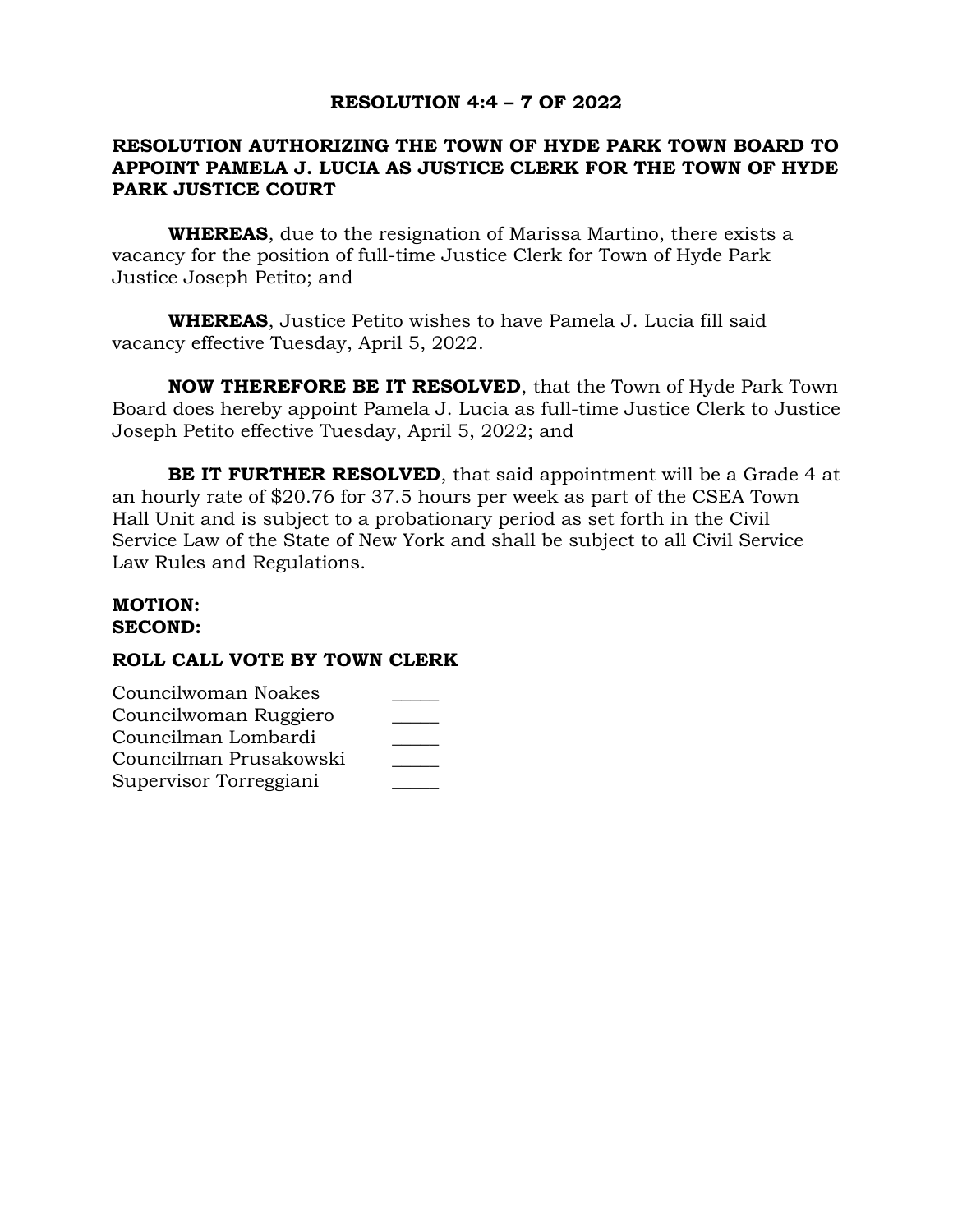## **RESOLUTION 4:4 – 8 OF 2022**

# **RESOLUTION AUTHORIZING THE TOWN OF HYDE PARK TOWN BOARD TO ACKNOWLEDGE THE RESIGNATION OF PART TIME POLICE ASSISTANT REBECCA GREEN AND APPOINT HER AS A FULL TIME POLICE ASSISTANT FOR THE TOWN OF HYDE PARK POLICE DEPARTMENT**

**WHEREAS**, there currently exits a vacancy for a full time Police Assistant within the Town of Hyde Park Police Department; and

**WHEREAS**, the Police Chief would like to have part time Police Assistant Rebecca Green appointed to said position.

**NOW, THEREFORE, BE IT RESOLVED**, that the Town of Hyde Park Town Board does hereby acknowledge Rebecca Green's resignation as a part time Police Assistant effective April 4, 2022; and

**BE IT FURTHER RESOLVED**, that the Town does also hereby appoint her as a full time Police Assistant effective April 5, 2022, for an hourly rate of \$20.76 as established by the CSEA Town Hall Unit Collective Bargaining Agreement; and

**BE IT FURTHER RESOLVED**, that said position is a Grade 4 in the aforementioned Collective Bargaining Agreement; and

**BE IT FURTHER RESOLVED**, that said appointment is subject to a probationary period as set forth in the Civil Service Law of the State of New York and shall be subject to all of the Civil Service Law Rules and Regulations.

## **MOTION: SECOND:**

| Councilwoman Noakes    |  |
|------------------------|--|
| Councilwoman Ruggiero  |  |
| Councilman Lombardi    |  |
| Councilman Prusakowski |  |
| Supervisor Torreggiani |  |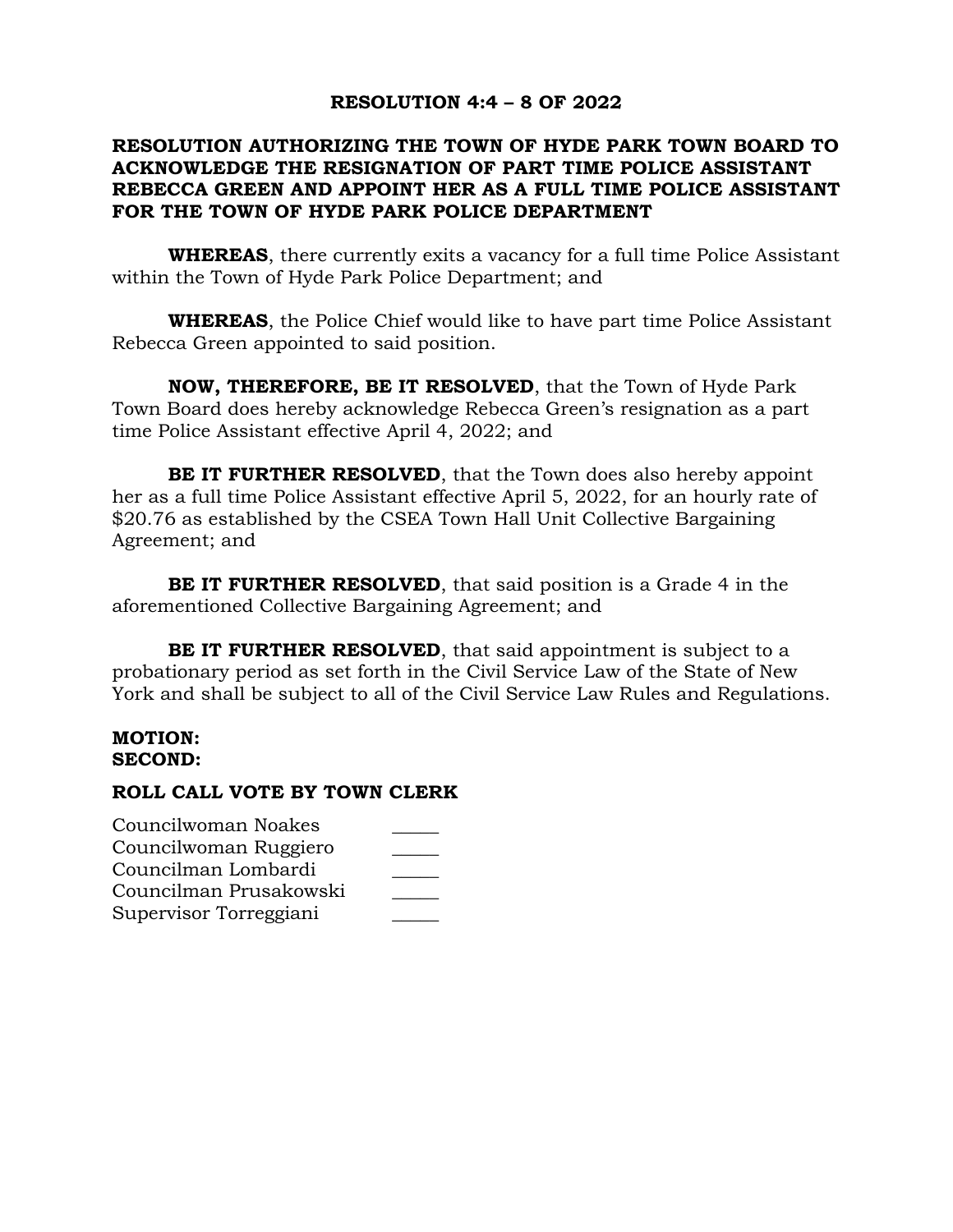# **RESOLUTION 4:4 – 9 OF 2022**

## **RESOLUTION AUTHORIZING THE TOWN OF HYDE PARK TOWN BOARD TO APPOINT STEVEN LEUNG AND JONAH TOWNE AS PART TIME POLICE OFFICERS FOR THE TOWN OF HYDE PARK POLICE DEPARTMENT**

**WHEREAS**, there currently exists vacancies in the Hyde Park Police Department for part time Police Officers; and

**WHEREAS**, Chief Benson would like to appoint Steven Leung and Jonah Towne to said positions.

**NOW THEREFORE, BE IT RESOLVED**, that the Town of Hyde Park Town Board does hereby appoint Steven Leung and Jonah Towne to the position of part time Police Officer for the Town of Hyde Park Police Department effective April 5, 2022; and

**BE IT FURTHER RESOLVED**, that Officers Leung and Towne will be paid an hourly rate of \$26.41 as established by the Town of Hyde Park Police Benevolent Association, Inc. Collective Bargaining Agreement; and

**BE IT FURTHER RESOLVED**, that said appointments are subject to a probationary period as set forth in the Civil Service Law of the State of New York and shall be subject to all Civil Service Law Rules and Regulations.

#### **MOTION: SECOND:**

| Councilwoman Noakes    |  |
|------------------------|--|
| Councilwoman Ruggiero  |  |
| Councilman Lombardi    |  |
| Councilman Prusakowski |  |
| Supervisor Torreggiani |  |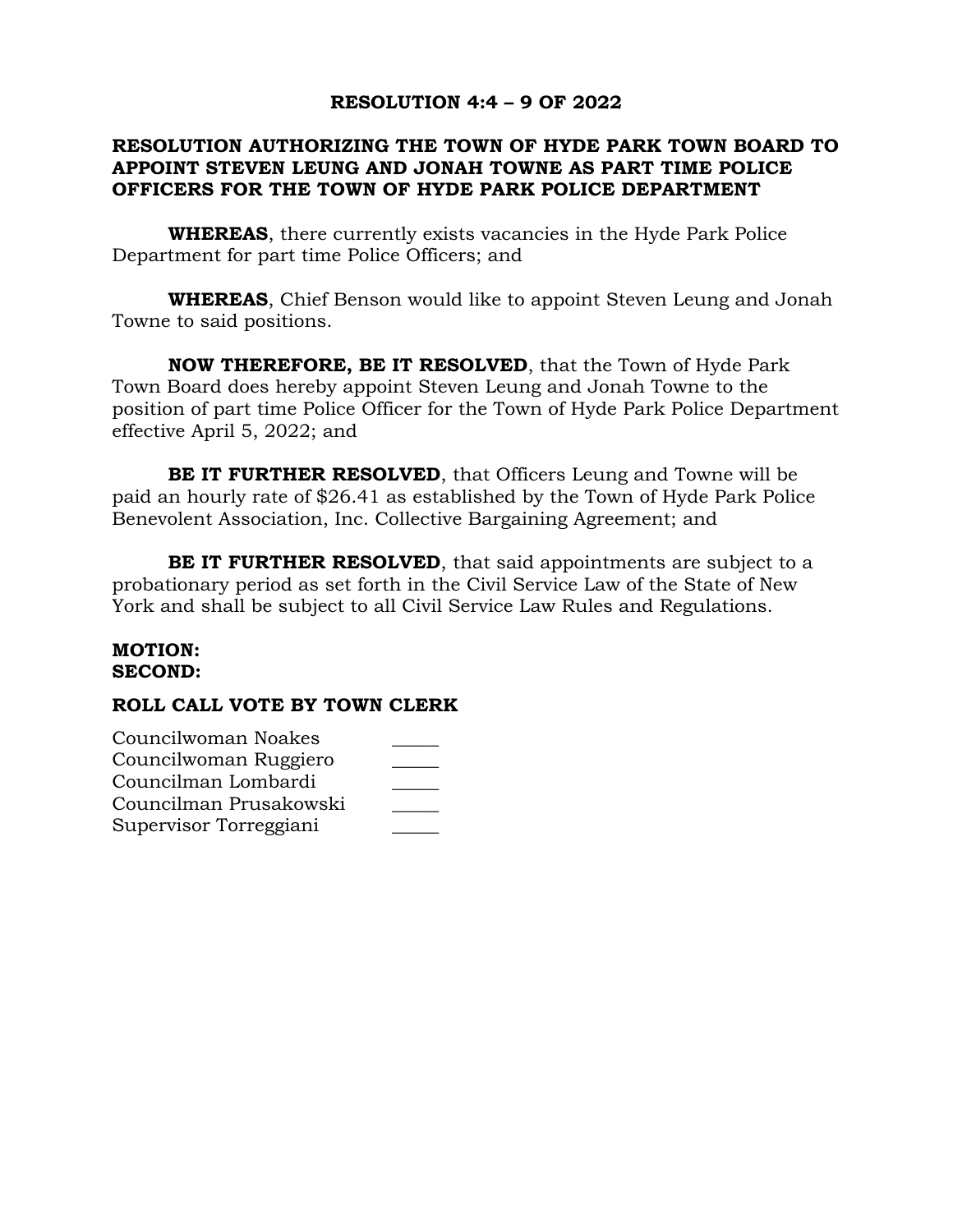## **RESOLUTION 4:4 - 10 OF 2022**

# **RESOLUTION AUTHORIZING THE TOWN OF HYDE PARK TOWN BOARD TO CREATE THE POSITION OF SENIOR CLERK FOR THE UNION CEMETERY OFFICE AND APPOINT SUZANNE TALBOT TO SAID POSITION**

**WHEREAS**, the Town by law had to take possession of Union Cemetery before it was abandoned and was authorized to do so by Resolution 3:21 – 18 of 2022; and

**WHEREAS**, there is a need to create a new position to provide for office support to oversee the day-to-day operations of the cemetery; and

**WHEREAS**, it has been determined that the position should be that of hourly Senior Clerk; and

**WHEREAS**, the Town would like to appoint Suzanne Talbot to said position.

**NOW THEREFORE, BE IT RESOLVED**, that the Town of Hyde Park Town Board does hereby create and appoint Suzanne Talbot to the position of hourly Senior Clerk for Union Cemetery; and

**BE IT FURTHER RESOLVED**, that said position will be a 17.5 hour per week position with an hourly rate of \$17.00; and

**BE IT FURTHER RESOLVED**, that Ms. Talbot's terms and conditions of employment, shall be subject to the terms of the Town of Hyde Park Employee Handbook; and

**BE IT FURTHER RESOLVED**, that said appointment is subject to a probationary period as set forth in the Civil Service Law of the State of New York of not less than eight (8) or no more than twenty-six (26) weeks; and

**BE IT FURTHER RESOLVED**, that the Town Supervisor is authorized to execute any documents required by the Dutchess County Department of Human Resources to create such position and effectuate this appointment.

#### **MOTION: SECOND:**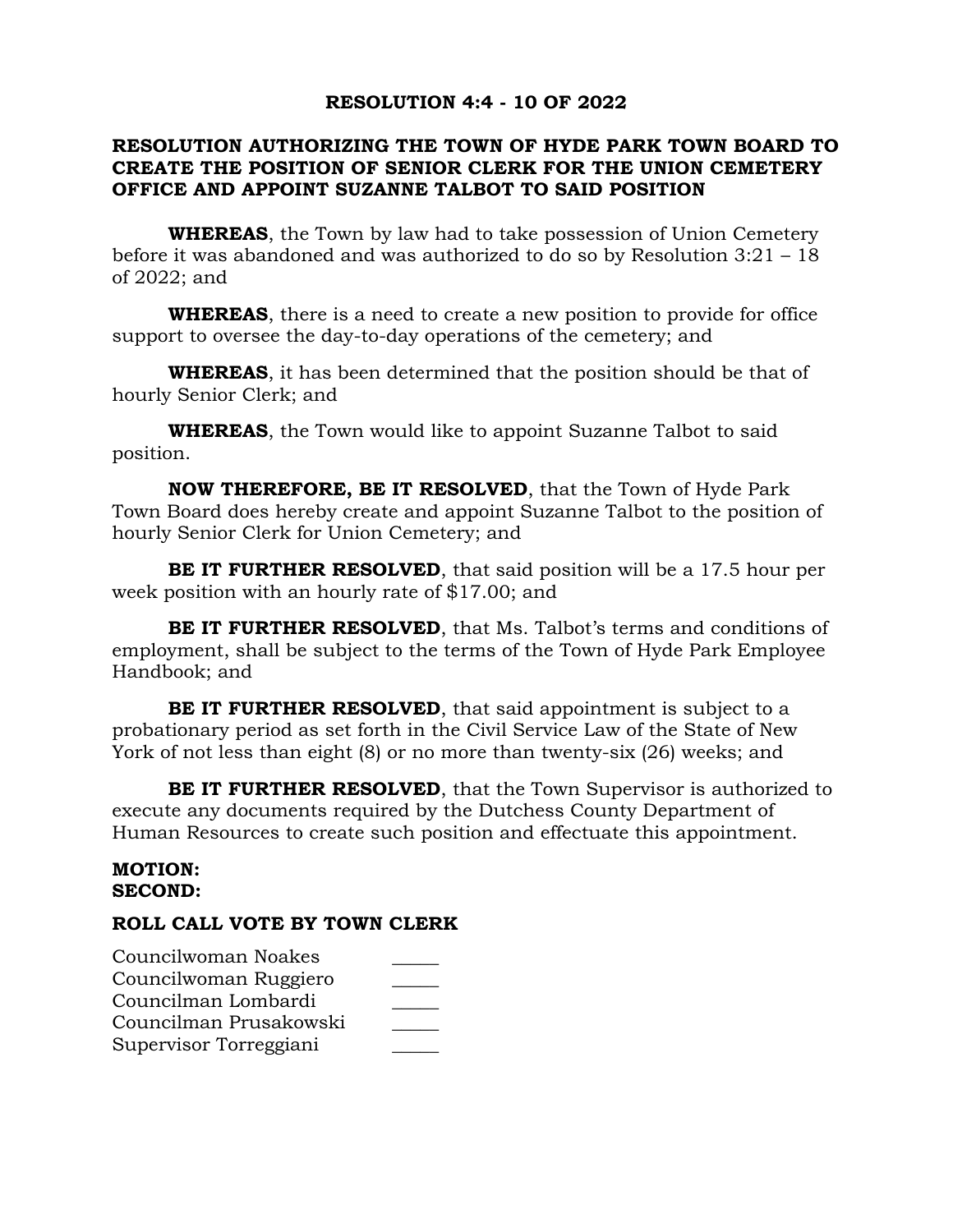# **RESOLUTION 4:4 – 11 OF 2022**

## **RESOLUTION AUTHORIZING THE TOWN OF HYDE PARK TOWN BOARD TO APPROVE CAROLINE MILLER CONFIDENTIAL SECRETARY TO THE TOWN SUPERVISOR TO CARRY OVER ACCRUED VACATION TIME**

**BE IT RESOLVED**, that the Town of Hyde Park Town Board does hereby authorize Caroline Miller, Town of Hyde Park Confidential Secretary to the Town Supervisor to carry over up to 70 hours of accrued vacation time which she is unable to use prior to her anniversary date of April 26, 2022; and

**BE IT RESOLVED**, that said vacation carry over includes one week which could not be used due to extenuating circumstances; and

**BE IT RESOLVED**, that said carry over vacation time must be used no later than October 26, 2022.

### **MOTION: SECOND:**

| Councilwoman Noakes    |  |
|------------------------|--|
| Councilwoman Ruggiero  |  |
| Councilman Lombardi    |  |
| Councilman Prusakowski |  |
| Supervisor Torreggiani |  |
|                        |  |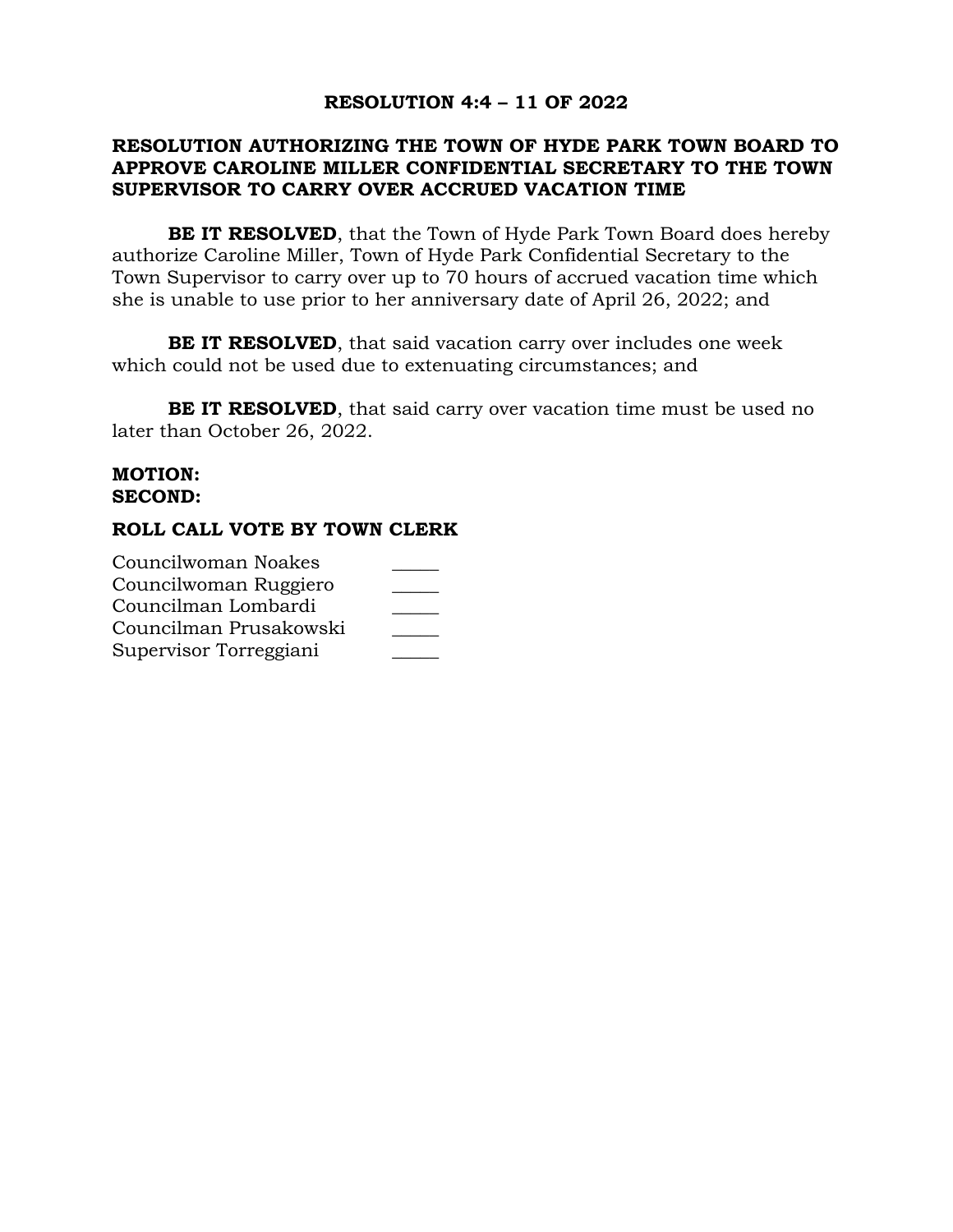## **RESOLUTION 4:4 - 12 OF 2022**

# **RESOLUTION AUTHORIZING THE TOWN OF HYDE PARK TOWN BOARD TO APPROVE THE APPLICATION SUBMISSION OF THE 2022 DUTCHESS COUNTY SHARED SERVICES MUNICIPAL INVESTMENT GRANT (MIG) FOR A K-9 UNIT FOR THE TOWN OF HYDE PARK POLICE DEPARTMENT**

**WHEREAS**, the Town of Hyde Park Police Department used to have a K-9 Unit that is no longer available due to budget restrictions; and

**WHEREAS**, the Town of Hyde Park Police Chief has determined that there is a need to reestablish a K-9 Unit for the Town of Hyde Park Police Department to assist with explosive detection, tracking of lost/missing suspects wanted in a crime, and for the recovery of property; and

**WHEREAS**, Dutchess County has presented to municipalities the opportunity to apply for grant funding that would cover all costs relating to the use of K-9 Unit through the 2022 Dutchess County Municipal Investment Grant (MIG) Program; and

**WHEREAS**, if awarded said funding there will be no "match in kind" for the Town and it would cover all anticipated costs for said program; and

**WHEREAS**, the Town of Hyde Park Police Chief has met with the Town Supervisor and Comptroller's Office, and both agree that it would be in the best interests of the Town to apply for the 2022 Dutchess County Investment Grant (MIG); and

**WHEREAS**, the application for this grant must be submitted no later than May 4, 2022.

**NOW, THEREFORE, BE IT RESOLVED**, that the Town of Hyde Park Town Board does hereby authorize the application for the 2022 Dutchess County Municipal Investment Grant (MIG) for a K-9 Unit for the Town of Hyde Park Police Department; and

**BE IT FURTHER RESOLVED**, that the Town Board also hereby authorizes the Town Supervisor to execute any and all documents relating to the application of said grant.

#### **MOTION: SECOND:**

| Councilwoman Noakes    |  |
|------------------------|--|
| Councilwoman Ruggiero  |  |
| Councilman Lombardi    |  |
| Councilman Prusakowski |  |
| Supervisor Torreggiani |  |
|                        |  |